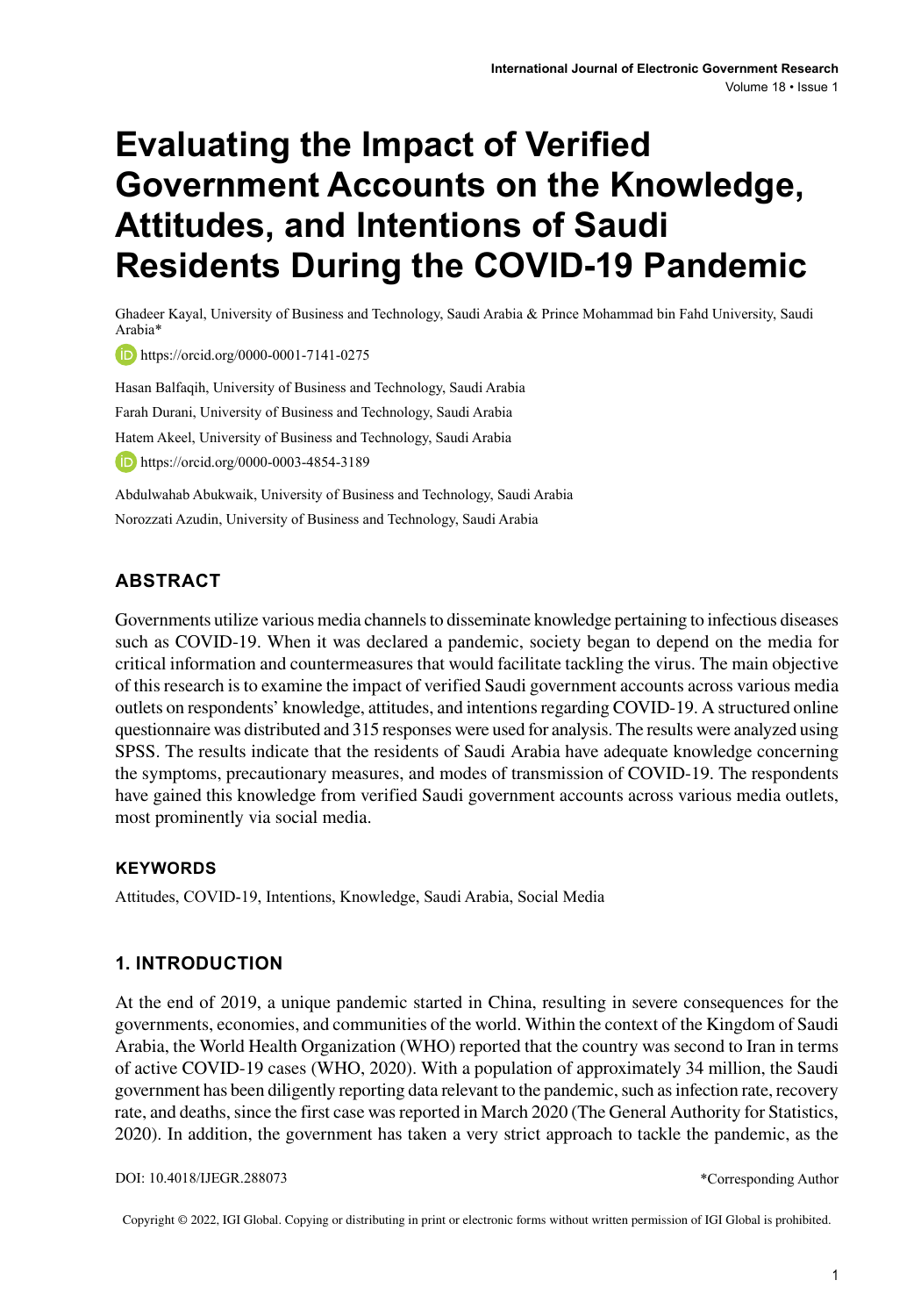country has dealt with a coronavirus (CoV) outbreak before (Al-Dorzi et al., 2016). Their efforts were evident in their enforcing precautionary measures, suspending travel, directing their resources to the healthcare sector, and more.

Still, the role of the country's population is of the utmost importance in containing the pandemic and limiting its aftereffects, as previous studies have reported that individuals' knowledge, attitudes, and behaviors concerning a disease have a significant influence on authorized efforts to hinder the spread of the disease (Ajilore, 2017; Person et al., 2004). Severalstudies have examined knowledge and practicesin the context ofCOVID-19 in the Kingdom of Saudi Arabia (Al-Hanawi et al., 2020; Alhazmi et al., 2020). However, the existing research did not examine the influence of verified government accounts across various media channels, the attitudes of the population toward the government's response to tackling the pandemic, or specifically, the precautionary measures that were imposed.

Accordingly, this research's main objective is to evaluate the impact of verified government accounts on the knowledge, attitudes, and intentions of Saudi residents during the COVID-19 pandemic. The realization of this objective would shed light on the effectiveness of verified Saudi government accounts in disseminating information to the public. Furthermore, it will highlight the attitudes of the public toward the government's efforts to tackle the pandemic. To achieve the main objective, the research commences with a literature review section, which provides an overview of COVID-19, as well as its initiation and spread to date, followed by Saudi Arabia's response to the pandemic. Moreover, the literature reflects on the role of verified media accounts in forming individuals' attitudes, specifically in the context of Saudi Arabia.

Next, the research presents and provides support for the conceptual model utilizing the theory of reasoned action (TRA), followed by the research hypotheses. After that, the research specifies the research methodology, including the sample and procedure, measures, and analysis. The research then presents the findings and discusses the results. Finally, the research concludes with the study's theoretical and practical contribution, and limitations and recommendations for future research. The findings of the research specify that the residents of the Kingdom have substantial knowledge pertaining to the symptoms, precautionary measures, and modes of transmission of COVID-19. The participants have obtained this knowledge from verified Saudi government accounts across various media outlets, most notably from social media. The majority of the sample has showcased positive attitudes toward the Saudi government's response to tackling the virus, as well as the imposed precautionary measures. As a result, a significant percentage of the participants reported that they intend to follow the recommendations that the Saudi government has provided.

## **2. LITERATURE REVIEW**

#### **2.1 COVID-19**

Since both human beings and animals are vulnerable to respiratory and enteric infections, both can be affected by CoVs. CoVs belong to the subdivision of *Coronavirinae* in the group *Coronaviridae* of the order *Nodvirales* (Carstens, 2009). The subfamily of *Coronavirinae* contains four genera, namely the alphacoronavirus, betacoronavirus, gammacoronavirus, and deltacoronavirus. Two of these genera, alphacoronaviruses and betacoronaviruses, infect mammals, while gammacoronaviruses and deltacoronaviruses generally infect birds and fish (Woo et al., 2012). The probability of animalto-human and human-to-human transmission of CoVs has been proven by the outbreaks of severe acute respiratory syndrome (SARS) and Middle East respiratory syndrome (MERS).

In November 2002, a pneumonia that SARS putatively caused was initially identified in China, and it spread rapidly to Hong Kong, Vietnam, and Singapore in 2003 (Hui & Zumla, 2019). With respiratory droplets being the major form of transmission, SARS proved to be a remarkably infectious disease. Nevertheless, it has been demonstrated that those infected with SARS are not infectious during the interval of incubation, which lasts between 3 and 5 days (Lai et al., 2020). Several studies